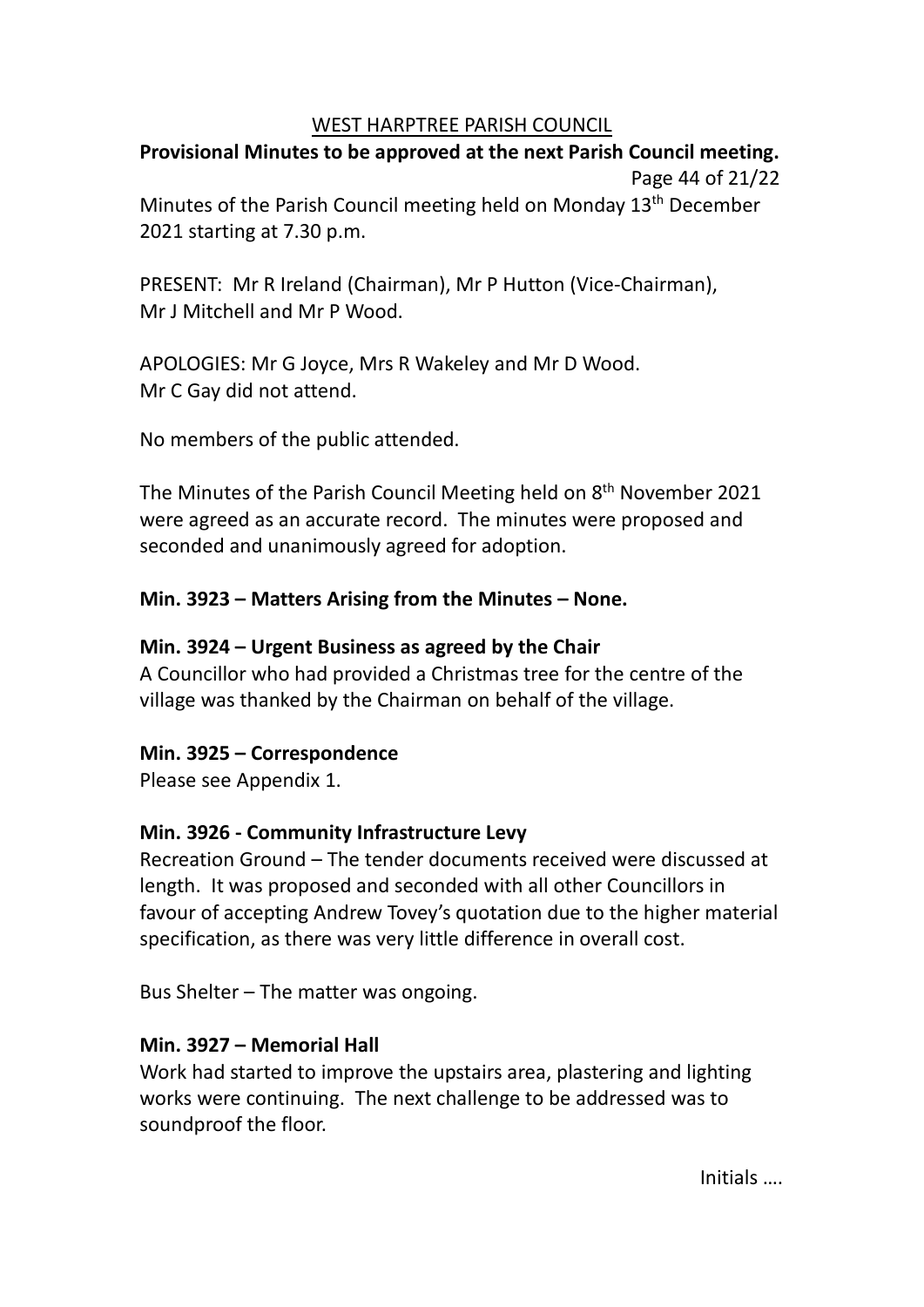Hall bookings continued to rise and several fundraising events had been organised, including a Christmas Bazaar with Father Christmas in attendance.

Memorial Hall Grant **–** It was agreed to write to the Memorial Hall Committee explaining that due to financial restraints we intend to discontinue the automatic grant funding set up many years ago when the hall was not so financially sound and request that the Committee apply for grant funding for a specific project in future, for example, Platinum Jubilee costs or towards the cost of preserving, framing and mounting the very large map somewhere in the Hall.

### **Min. 3928 - Highways**

20mph Speed Limit – Concern was raised that there had been no movement with regards to a start date for the public consultation.

Councillors were in some doubt that funding had been ring fenced past the end of the current financial year even though assurances had been given by the Ward Councillor.

The Triangle – Volunteers would weed the flowerbed shortly.

Other Highways matters – all outstanding potholes and drains had been addressed.

### **Min. 3929 - Recreation Ground**

The play equipment was in good order, please see Min. 3926 regarding the fencing.

### **Min. 3930 – Bus Shelter**

Please see Min 3926.

### **Min. 3931 – Local Plan Partial Update Consultation**

Please see the Ward Councillor's Report on Renewables Landscape Assessment in the AONB.

Initials ….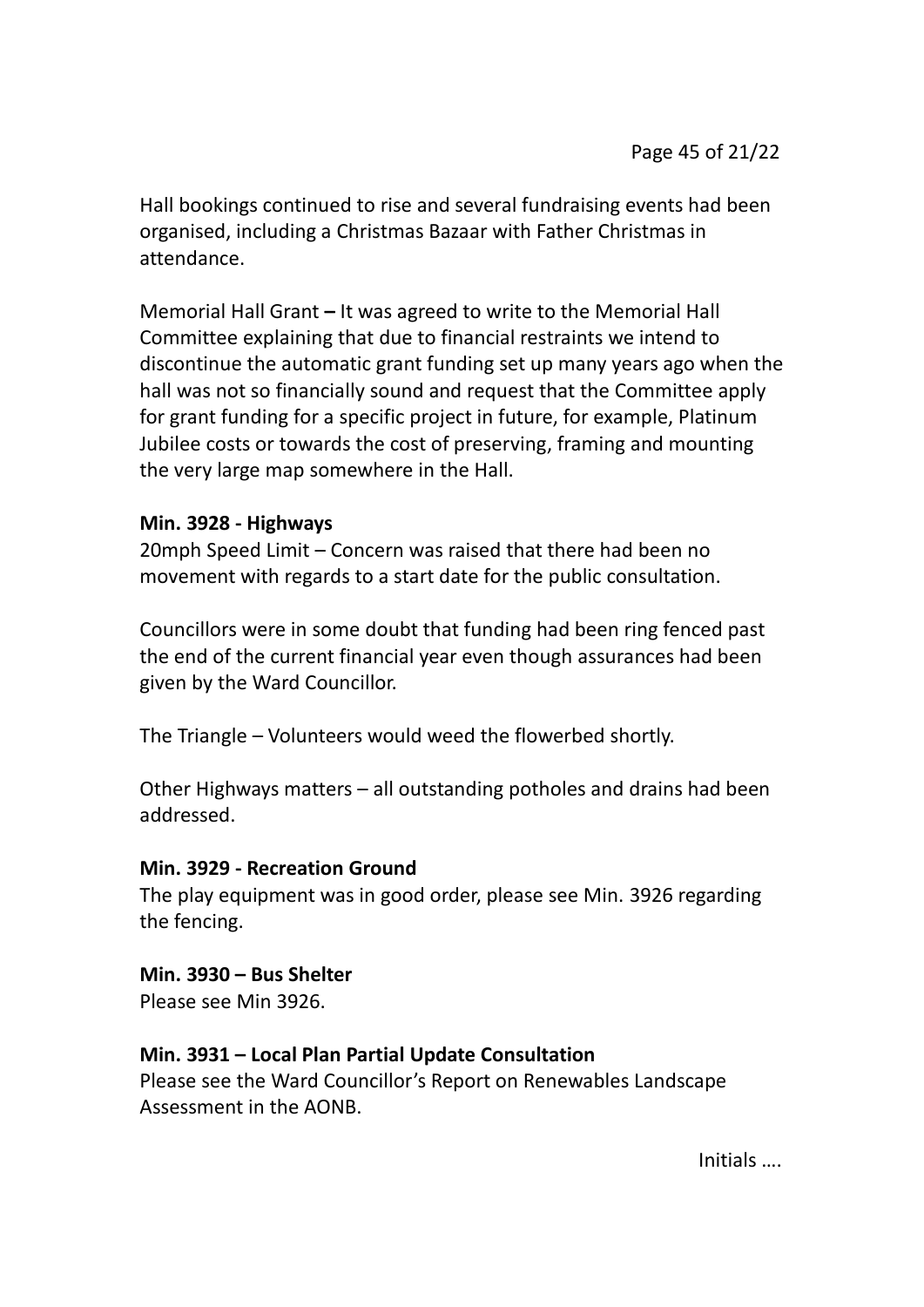# **Min. 3932 – Chew Valley Climate and Nature Emergency**

The Nature Emergency and Protection working group had contacted the National Farmers Union, they were offering free trees to Farmers and Land Owners in a bid to help offset carbon.

# **Min. 3933 – Platinum Jubilee of Queen Elizabeth II**

It was agreed to support a community led event to commemorate the occasion. The Parish Council could request a road closure to support a Street Party and fund commemorative memorabilia, to be agreed. This format was very popular at other Jubilee celebrations.

# **Min. 3934 – Ward Councillor's Report**

In his absence, the Ward Councillor was thanked for his recent report, which updated Councillors on current topics of interest. Please see Appendix 2.

# **Min. 3935 – Planning Matters**

Application(s) pending consideration

a. Planning application 21/05362/COND, Orchard Cottage, Ridge Lane – Discharge of condition 13 (Materials – Submission of Schedule and Samples) of application 21/00050/FUL (Erection of a two storey 3/4 bedroom dwelling, car port for 2 cars and additional parking for 4 cars following demolition of existing cottage). It was agreed to make no comment.

### Notification of decision

b. Planning application 21/0269/FUL, 1 Nine Elms Cottages, Widcombe – Erection of outbuilding and removal of existing sheds and storage container (resubmission). PERMIT.

### **Min. 3936 - Finance**

| To agree the following payment(s):-   |         |
|---------------------------------------|---------|
| Mrs C Robertson, Bus Shelter Cleaning | £ 60.00 |
| West Harptree Memorial Hall, Grant    | £700.00 |
| West Harptree PCC, Church Lighting    | £ 25.00 |
| L A Hearse, Recreation Ground refurb. | £313.45 |
|                                       |         |

Initials ….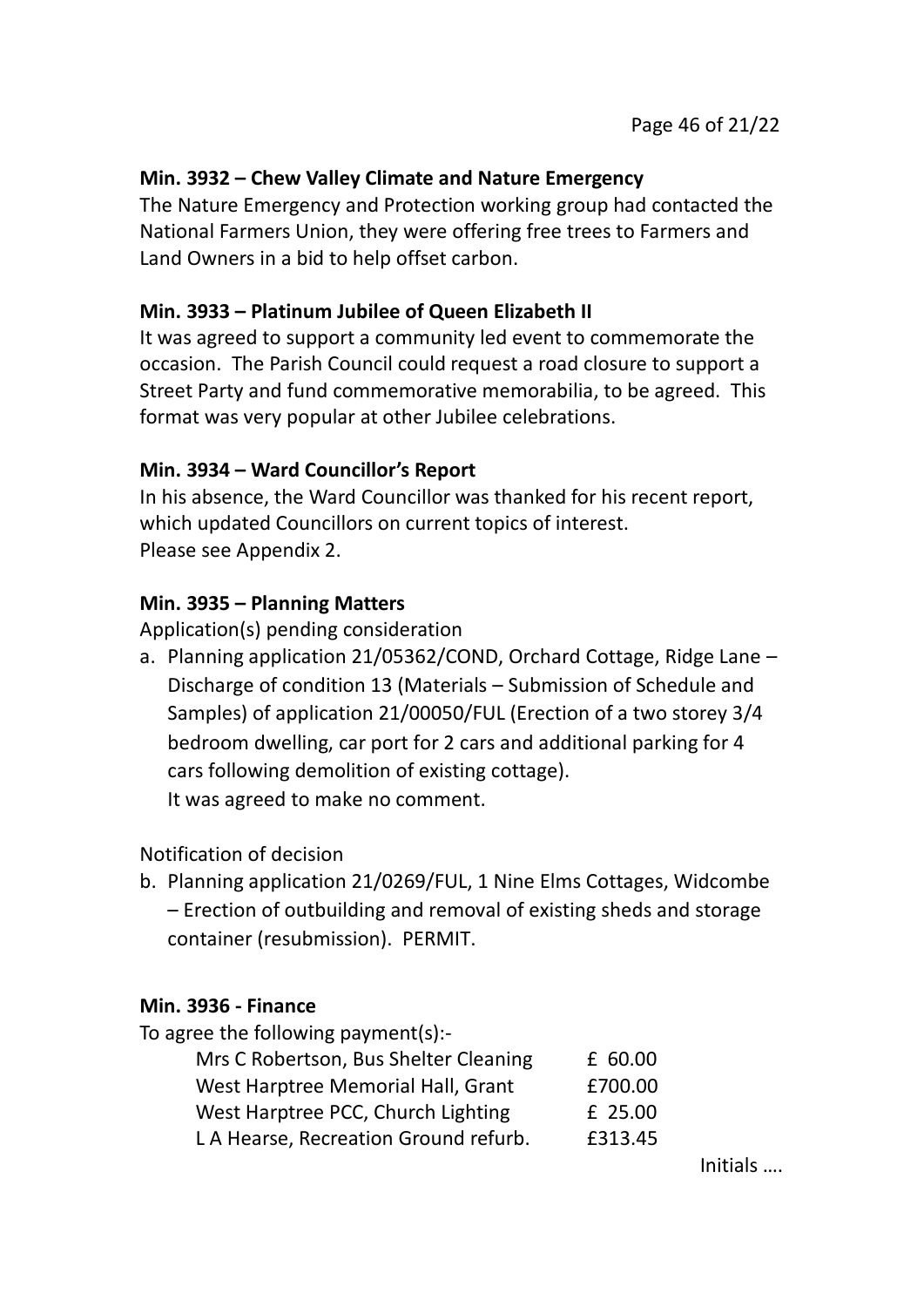#### **Min. 3937 – Meetings attended – None.**

# **Min. 3938 – Items for the Information of the Clerk – None.**

### **Min. 3939 - Future Meetings**

The date of the next meeting: Monday  $10^{th}$  January 2022 at 7.30 p.m.

The Chairman wished everyone a very Happy Christmas and a Healthy New Year and declared the meeting closed at 8.35 p.m.

Chairman ………………………… Date Signed ……………………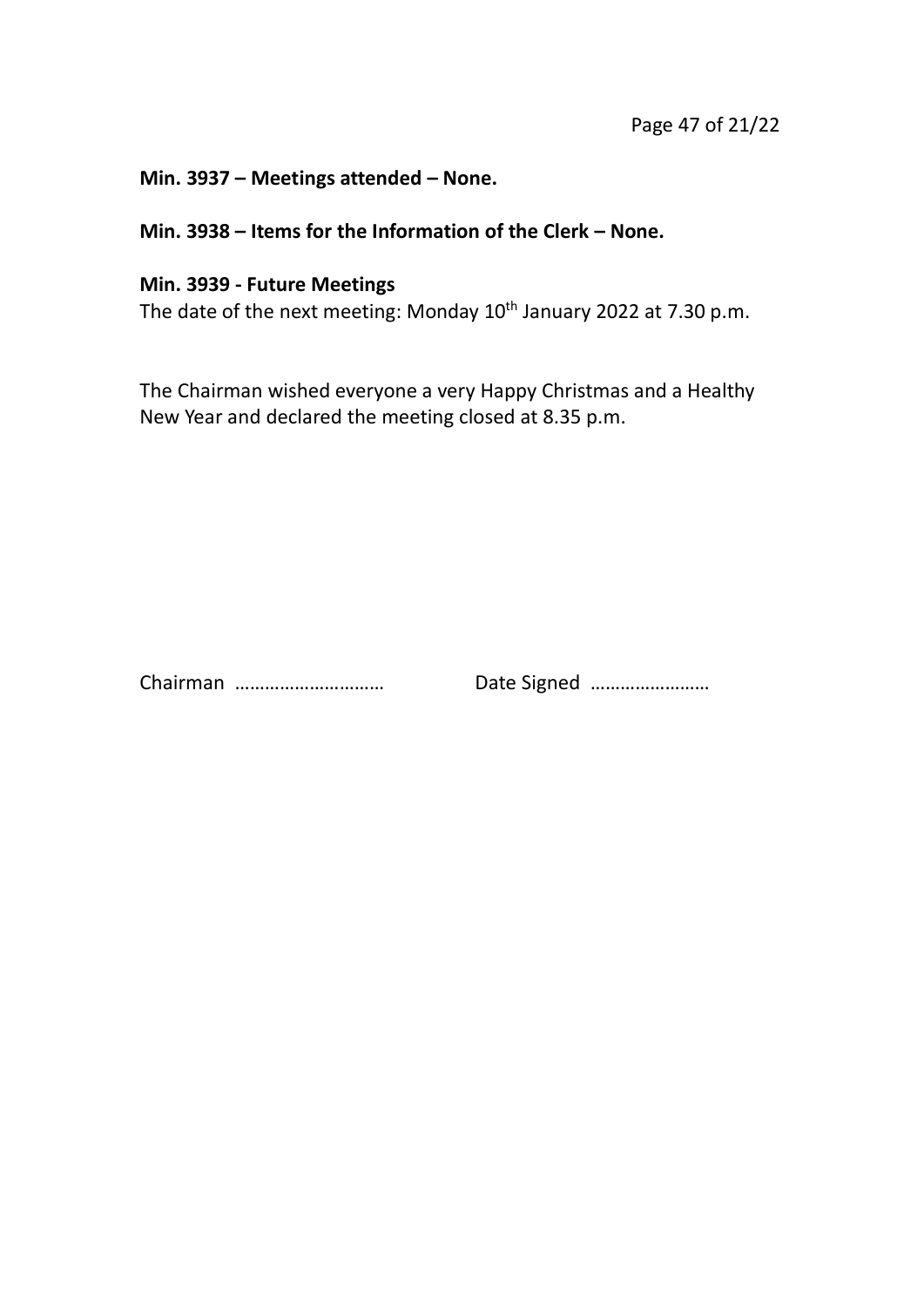#### **Appendix 1 Min. 3925 – Correspondence**

#### November

- 1. B&NES, Development Management 21/03269/FUL, I Nine Elms Cottages, Widcombe. PERMIT.
- 2. B&NES, Planning Notifications 21/04654/ADCOU, Hinton Blewett.
- 6. Rural Services Network The Rural Bulletin, 9th November.
- 7. ICO Renewal confirmation.<br>8. ALCA Festival of Discovery.
- 8. ALCA Festival of Discovery, 2021.
- 9. ALCA Subscription estimate 2022/23.
- 10. B&NES Community venues for indoor Covid 19 testing.
- 11. Playforce brochure.
- 17. Rural Services Network The Rural Bulletin, 16th November.
- 18. B&NES, Planning Notifications 21/04742/FUL, 21/04292/FUL, East Harptree.
- 23. Rural Services Network The Rural Bulletin, 23rd November.
- 24. 04800/FUL, 21/04801/LBA, Coley and 21/04654/ADCOU, Hinton Blewett.
- 25. B&NES WECA, Supporting Bus Services Survey.
- 26. B&NES, Planning Notifications 21/04800/FUL,
- 21/04801/LBA, Coley.
- 27. ALCA Managing Covid this winter.
- 28. Dial a Ride Grant application.
- 29. B&NES, Planning Notifications 21/04415/FUL, East Harptree.
- 30. B&NES Garden Waste suspension.
- 40. Rural Services Network The Rural Bulletin, 30th November.
- 41. Andrew Tovey Quotation.
- 42. ALCA Household Support Fund.

#### December

- 1. ALCA Councillor Personal Safety Advice.
- 2. Rural Services Network Rural Funding Digest, December 2021 Edition.
- 3. ICO Latest News.
- 4. B&NES, Planning Notifications 21/04415/FUL, East Harptree.
- 5. Lewis Hearse Invoice.
- 6. Insignia UK The Queen's Jubilee Commemorative products.
- 12. Rural Services Network The Rural Bulletin, 8th December.
- 13. B&NES, Development Management 21/05364/COND, Orchard Cottage, West Harptree.
- 14. B&NES, Planning Notifications 21/04689/FUL, Compton Martin.
- 15. B&NES, Planning Notifications 21/05160/FUL, Hinton Blewett and 21/05433/FUL, Compton Martin.
- 16. D B Gibbons Quotation.
- 3. Mendip Hills AONB New funding stream for Farmers and Land Managers.
- 4. B&NES Weekly Planning List No. 46.
- 5. B&NES Street Works 09/11/21 15/11/21.
- 12. Jackie Head Subsidised Bus Routes Consultation.
- 13. B&NES, Planning Notifications 21/04290/FUL and 21/04742/FUL, East Harptree.
- 14. B&NES Chew Valley Area Forum meeting, Tuesday 23rd November 2021.
- 15. B&NES Weekly Planning List No. 47.
- 16. B&NES Street Works 16/11/21 22/11/21.
- 19. B&NES, Planning Notifications 21/04232/FUL, 21.03730/FUL, East Harptree.
- 20. ALCA November In Short.
- 21. B&NES Weekly Planning List No. 48.
- 22. B&NES Street Works 23/11/21 30/11/21.
- 31. B&NES Follow up from Chew Valley Forum meeting.
- 32. B&NES, Planning Notifications 21/03730/FUL, Compton Martin.
- 33. B&NES Precept Requirements 2022/23/
- 34. B&NES Weekly Newsletter.
- 35. B&NES Livewell.
- 36. B&NES, Planning Notifications 21/04322/COND, Compton Martin.
- 37. WECA Consultation on the A37 and A367.
- 38. B&NES Weekly Planning List No. 49.
- 39. B&NES Street Works 30/11/21 07/12/21.
- 43. Graham Harding CIL question.
- 44. B&NES, Planning Notifications 21/03575/FUL, Compton Martin.
- 7. B&NES Weekly e-newsletter.
- 8. CPRE Avon and Bristol A message.
- 9. B&NES, Planning Notifications 21/05160/FUL, Hinton Blewett and 21/05362/COND, Orchard Cottage, West Harptree.
- 10. B&NES Weekly Planning List No. 50.
- 11. B&NES Street Works 08/12/21 14/12/21.
- 17. B&NES, Planning Notifications 21/03575/FUL, Compton Martin.
- 18. ALCA NALC, View on the latest Government Covid 19 Guidance.
- 19. Gallagher- Seasons Greetings.
- 20. Avon and Somerset Constabulary Crime Prevention Advice.
- 21. B&NES, Planning Notifications 21/03575/FUL, Compton Martin.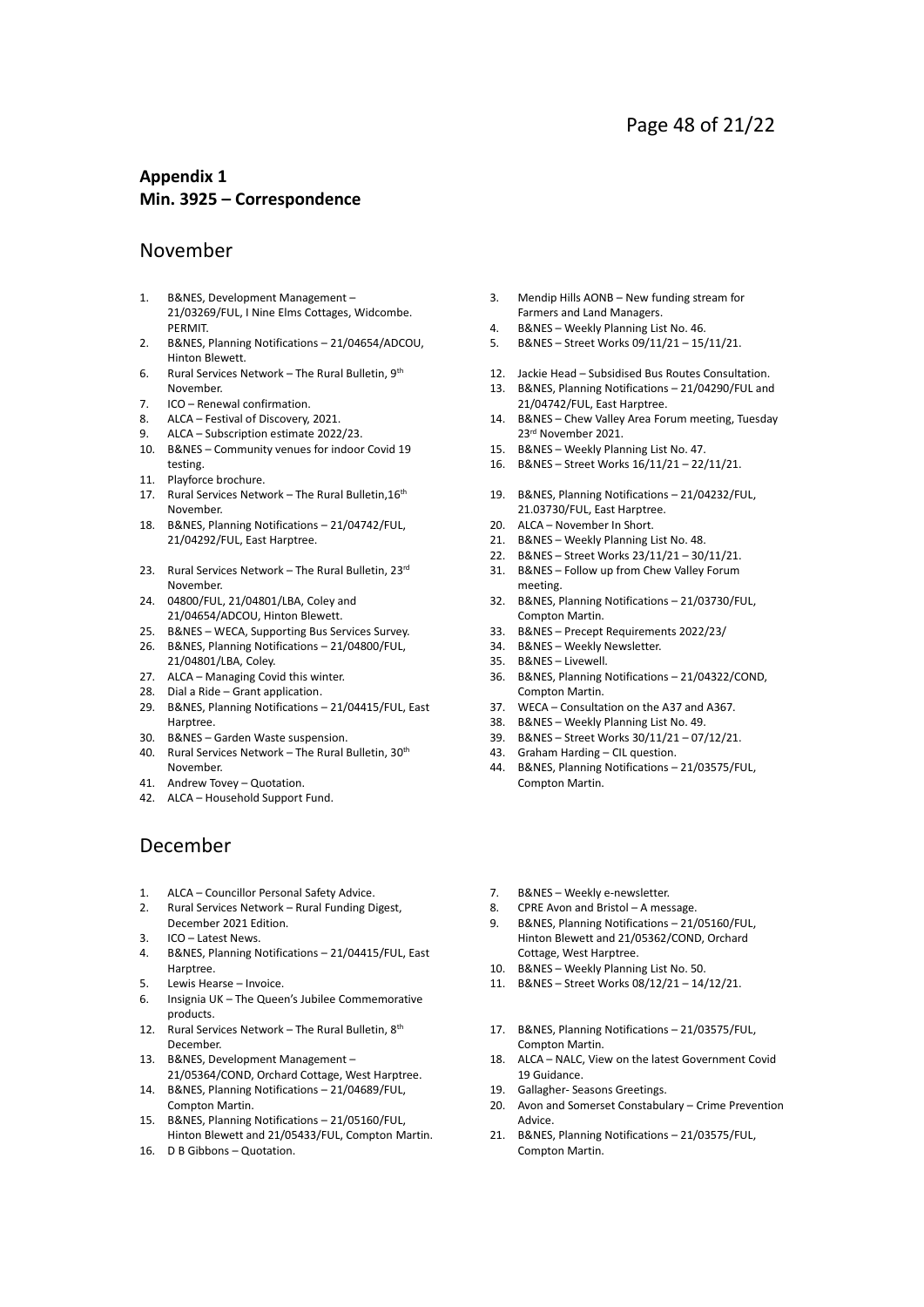#### **Appendix 2 Min. 3934 – Ward Councillor's Report** Dated 11/12/21

#### **20mph Zone in West Harptree**

I contacted the Highways Engineer on 8/11/21, 21/11/21 and 7/12/21 chasing for updates on the running dates for the consultation to ensure we have maximum notice possible in order to arrange a meeting.

I am due to meet the Deputy Director for Transport on 14/12/21 to discuss the Transport Improvement Programme (the budget this falls under) where I will raise the importance of completing this ahead of the end of the financial year.

I had a meeting about including 10k match funding in the 22/23 TIP for the next phase, as discussed at the last WHPC meeting, and hope to have feedback on this soon.

#### **Bath Transport Plan**

An update on where this got to was requested at the last meeting. I'm told it is due to go to the public Cabinet meeting for adoption in May.

#### **Dog fouling enforcement in WH**

This was raised at the last meeting. I have had further meetings about investment in Neighbourhood Services and it is still anticipated that additional resource for dog fouling enforcement will come on steam from April.

This will be intelligence-led based on information supplied by the community.

#### **Antisocial behaviour in WH**

Two different ASB issues were raised at the last meeting, which I have been reflecting on. Could I have a steer on whether the Police already know the identities of the perps? I'm due to speak to our new PC in the coming week and can raise this if WHPC feel this is appropriate.

#### **B&NES Mendip Ward Councillor Survey**

This has not taken place yet but will soon.

#### **Renewables Landscape Assessment in AONB**

As requested at the last meeting I looked at the current status of the RLA within the context of the Mendip Hills AONB which includes West Harptree.

Potential for Solar in AONB: Smallest (under 5ha): moderate-high in the valley, moderate on the hills 5-10ha: Low-moderate 10-15ha: Low 15-30ha: Low